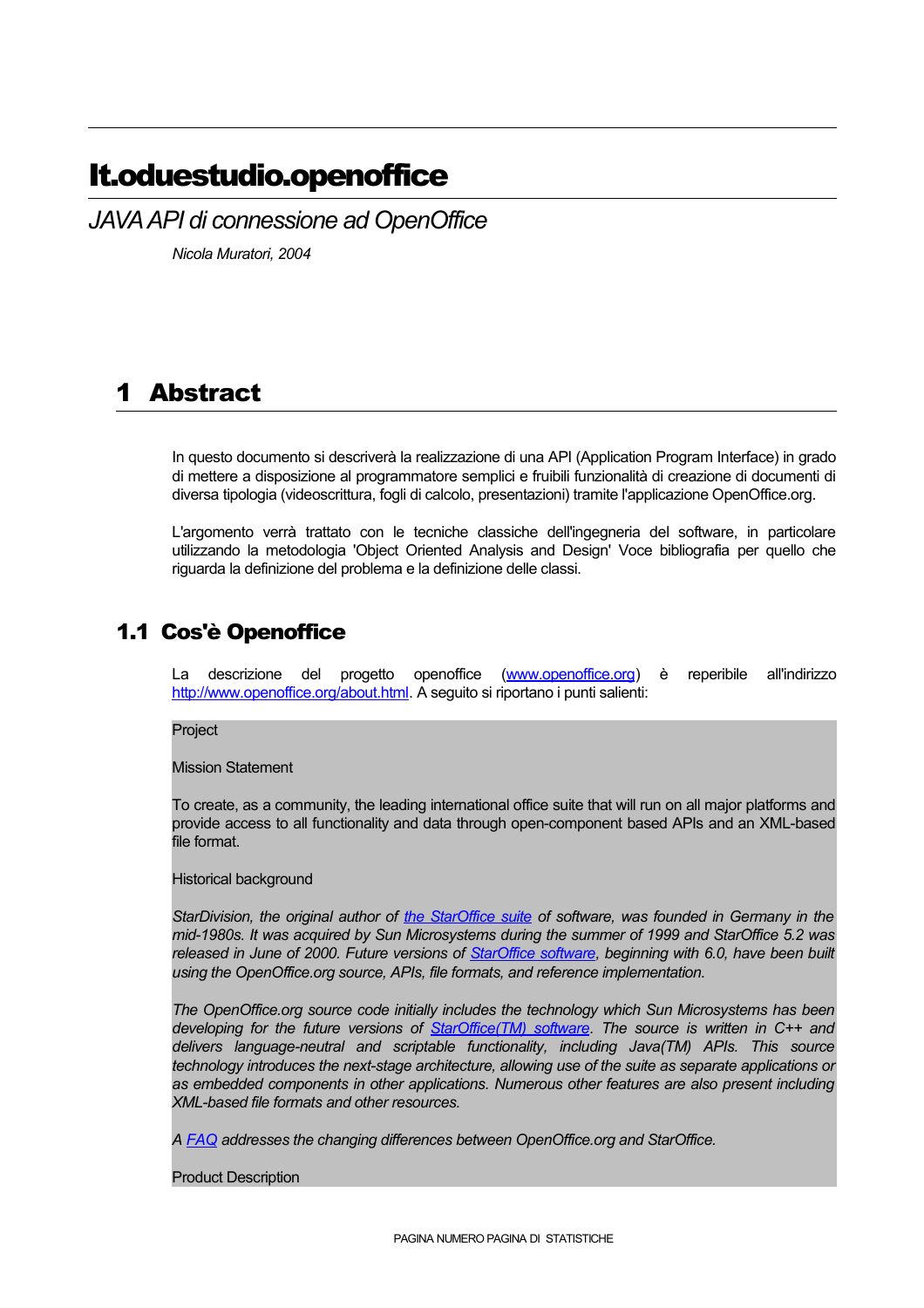OpenOffice.org is both an Open Source product and a project. The product is a multi-platform office productivity suite. It includes the key desktop applications, such as a word processor, spreadsheet, presentation manager, and drawing program, with a user interface and feature set similar to other office suites. Sophisticated and flexible, OpenOffice.org also works transparently with a variety of file formats, including those of Microsoft Office.

Available in 25 languages with more being constantly added by the community. OpenOffice.org runs stably and natively on Solaris, Linux (including PPC Linux), and Windows. Additional ports, such as for FreeBSD, IRIX, and Mac OS X, are in various stages of completion.

Written in C++ and with documented APIs licensed under the LGPL and SISSL Open Source licenses, OpenOffice.org allows any knowledgeable developer to benefit from the source. And, because the file format for OpenOffice.org is XML, interoperability is easy, making future development and adoption more certain.

# 1.2 Obiettivi

- 1. Migliorare la fruizione delle API di connessione ad OpenOffice, pensate principalmente per essere portabili su diverse piattaforme e su diversi linguaggi.
- 2. Offire semplici metodologie di manipolazione di documenti da applicazioni java, nascondendo allo sviluppatore la complessità del framework UNO.

# 1.3 Stato attuale delle API – esempio di una chiamata

Al momento attuale le API di connessione ad OpenOffice sono realizzate secondo una tecnica a 'servizio'. Senza addentrarsi nei particolari, descriveremo le principali funzionalità del framework UNO, alla base del package in realizzazione (il seguente testo è tratto dalla Developer Guide dell'OpenOffice SDK, reperibile sul sito www.openoffice.org):

Le premesse delle funzionalità e dell'ambito di utilizzo di UNO sono ambiziose; l'implementazione di conseguenza ne riflette in parte la apertura e la complessità.

The goal of UNO (Universal Network Objects) is to provide an environment for network objects across programming language and platform boundaries. UNO objects run and communicate everywhere. UNO reaches this goal by providing the following fundamental framework:

- UNO objects are specified in an abstract meta language, called UNO IDL (UNO Interface Definition Language), which is similar to CORBA IDL or MIDL. From UNO IDL specifications, language dependent header files and libraries can be generated to implement UNO objects in the target language. UNO objects in the form of compiled and bound libraries are called components. Components must support certain base interfaces to be able to run in the UNO environment.
- To instantiate components in a target environment UNO uses a factory concept. This factory is called the service manager. It maintains a database of registered components which are known by their name and can be created by name. The service manager might ask Linux to load and instantiate a shared object written in C++ or it might call upon the local Java VM to instantiate a Java class. This is transparent for the developer, there is no need to care about a component's implementation language. Communication takes place exclusively over interface calls as specified in UNO IDL.
- UNO provides bridges to send method calls and receive return values between processes and between objects written in different implementation languages. The bridges use a special UNO remote protocol (urp) for this purpose which is supported for sockets and pipes. Both ends of the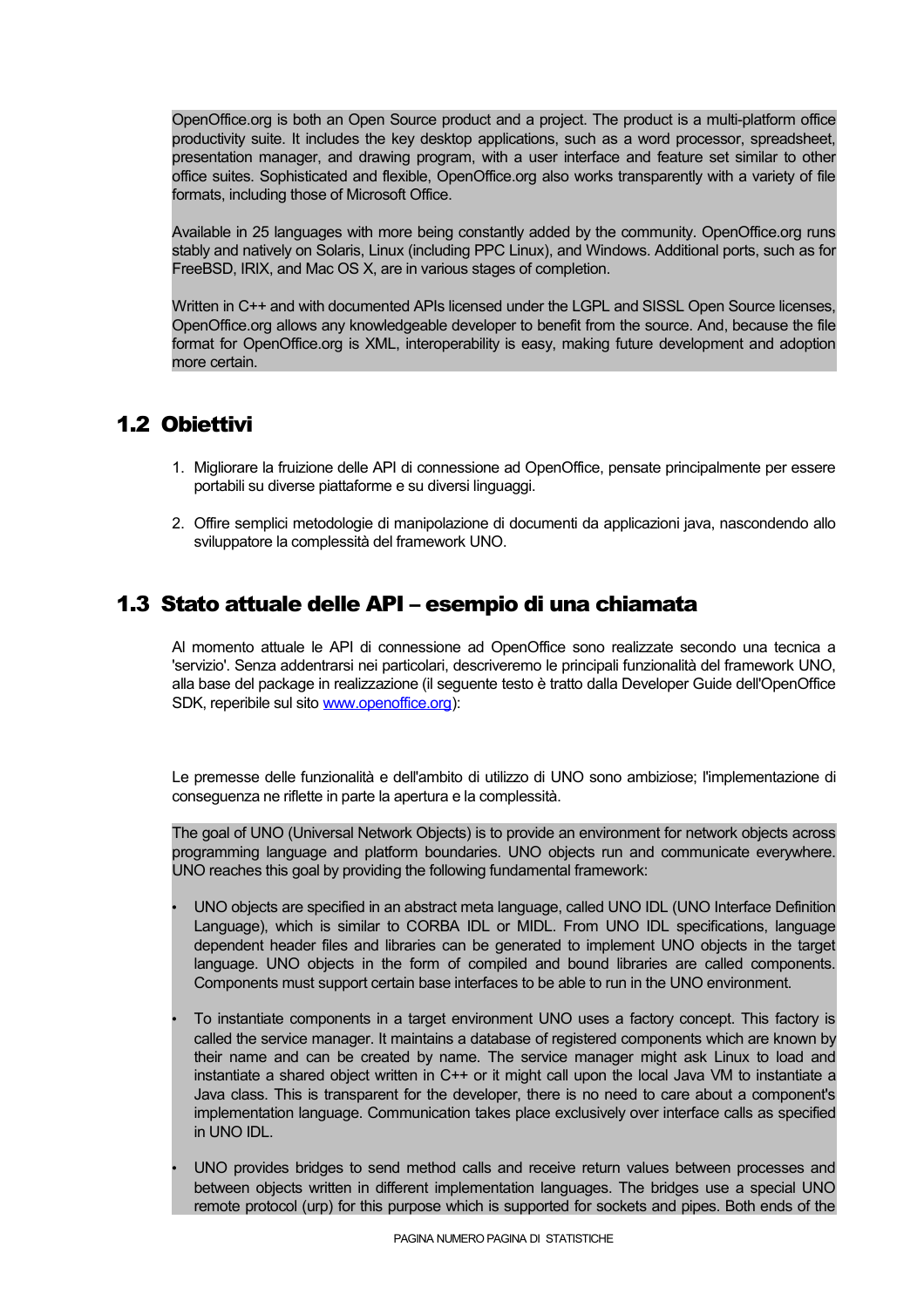bridge must be UNO environments, therefore a language-specific UNO runtime environment to connect to another UNO process in any of the supported languages is required. These runtime environments are provided as language bindings.

• Most objects of OpenOffice.org are able to communicate in a UNO environment. The specification for the programmable features of OpenOffice.org is called the OpenOffice.org API.

[...]

Programming with UNO

UNO (pronounced ['ju:nou]) stands for Universal Network Objects and is the base component technology for OpenOffice.org. You can utilize and write components that interact across languages, component technologies, computer platforms, and networks. Currently, UNO is available on Linux, Solaris, and Windows for Java, C++ and OpenOffice.org Basic. As well, UNO is available through the component technology Microsoft COM for many other languages.

UNO is used to access OpenOffice.org, using its Application Programming Interface (API). The OpenOffice.org API is the comprehensive specification that describes the programmable features of OpenOffice.org.

Fields of Application for UNO

You can connect to a local or remote instance of OpenOffice.org from C++, Java and COM/DCOM. C++ and Java Desktop applications, Java servlets, Java Server Pages, JScript and VBScript, and languages, such as Delphi, Visual Basic and many others can use OpenOffice.org to work with Office documents.

It is possible to develop UNO Components in C++ or Java that can be instantiated by the office process and add new capabilities to OpenOffice.org. For example, you can write Chart Add-ins or Calc Add-ins, linguistic extensions, new file filters, database drivers. You can even write complete applications, such as a groupware client.

UNO components, as Java Beans, integrate with Java IDEs (Integrated Development Environment) to give easy access to OpenOffice.org. Currently, a set of such components is under development that will allow editing OpenOffice.org documents in Java Frames.

OpenOffice.org Basic cooperates with UNO, so that UNO programs can be directly written in OpenOffice.org. With this method, you supply your own office solutions and wizards based on an event-driven dialog environment.

The OpenOffice.org database engine and the data aware forms open another wide area of opportunities for database driven solutions

Per esempio, per caricare un documento saranno necessarie svariate chiamate ai servizi di UNO: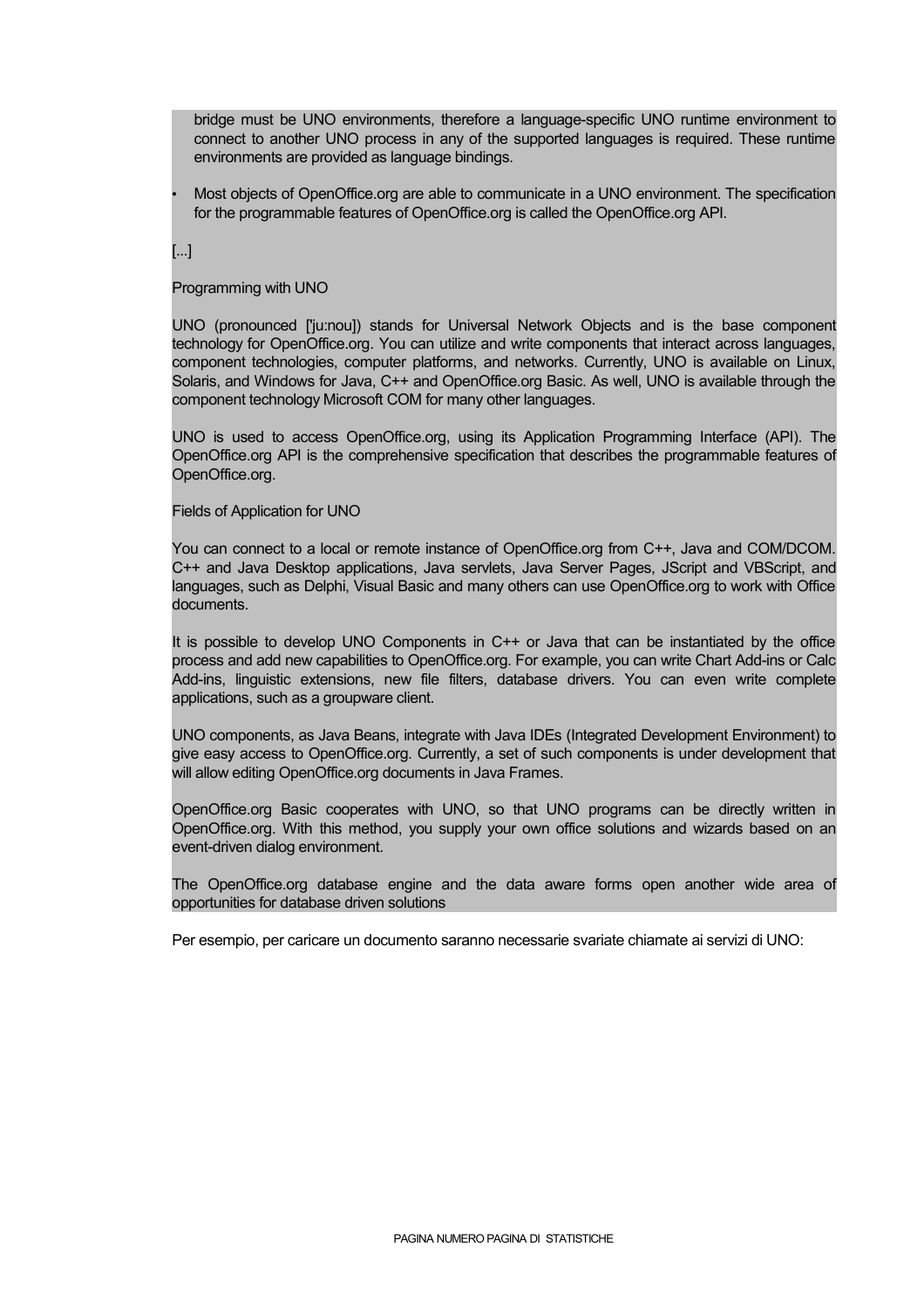```
mxRemoteServiceManager = this.getRemoteServiceManager(unoUrl);
Object desktop = mxRemoteServiceManager.createInstanceWithContext
("com.sun.star.frame.Desktop", mxRemoteContext);
XComponentLoader xComponentLoader = (XcomponentLoader)
UnoRuntime.queryInterface(XComponentLoader.class, desktop);
PropertyValue[] loadProps = new PropertyValue[1];
loadProps[0] = new PropertyValue();
loadProps[0].Name = "AsTemplate";
loadProps[0].Value = new Boolean(true);
xComponentLoader.loadComponentFromURL(loadUrl, " blank", 0, loadProps);
```
Un utilizzo intensivo di queste primitive porta ad un aumento esponenziale della complessità e mina le possibilità di utilizzo di UNO stesso in ambienti di produzione, caratterizzati da un ridotto time-tomarket.

# 2 Definizione degli Use Cases

# 2.1 Creazione di un documento

**Attore principale:** utente di un applicativo

**Obiettivi:** creare un documento elettronico in un formato manipolabile da altri utenti e stampabile, rappresentante i dati provenienti dall'applicazione che sta utilizzando.

#### **Flusso principale:**

- 1. l'utente accede all'applicazione;
- 2. l'utente manipola alcuni dati servendosi dell'applicazione;
- 3. l'utente attiva la funzionalità di reportistica dell'applicazione;
- 4. l'utente specifica i dati da esportare e le modalità;
- 5. l'applicazione crea il documento secondo le esigenze dell'utente.

#### **Flussi Alternativi:**

- 1. in un momento qualsiasi del processo l'applicazionegenera una situazionedi errore:
	- 1. l'applicazione registra l'errore
	- 2. l'applicazione effettua le operazioni per ritornare in una situazione normale.

#### **Tecnologie:**

1. l'applicazione è in grado di connettersi all'applicazione OpenOffice.org 1.1 o superiore.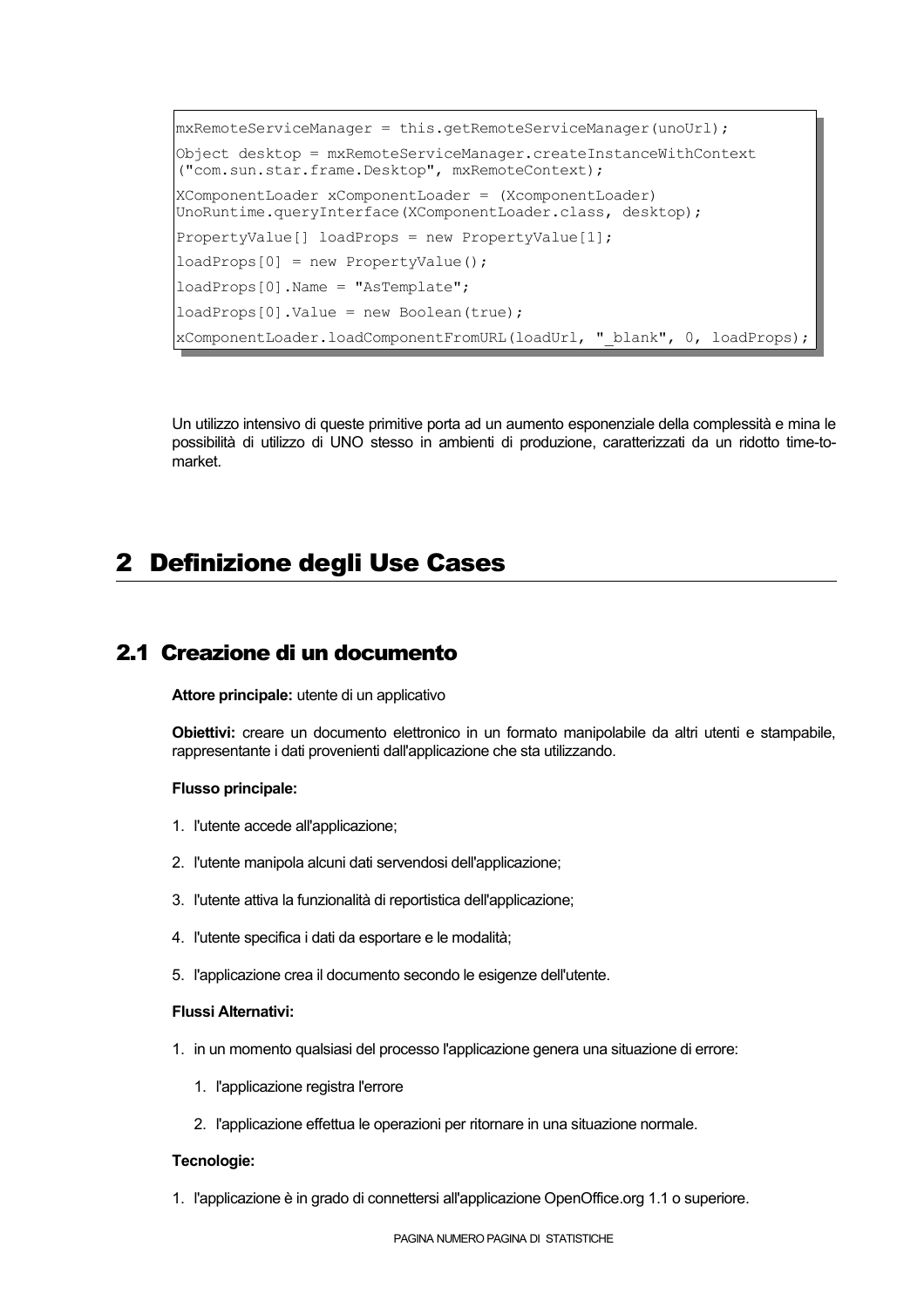

*Illustrazione Sequenza Illustrazione - Use Case principale - Creazione diun documento.*

# 3 Analisi dei requisiti

Sidefiniranno i principali requisiti che le API dovranno soddisfare:

## 3.1 Requisiti funzionali

- 1. Sarà possibile utilizzare le API agevolmente in applicazioni Web e GUI.
- 2. Sarà possibile utilizzare completamente le funzionalità di UNO.
- 3. Sarà possibile per lo sviluppatore estendere le funzionalità ed inglobarle nelle API in modo omogeneo.
- 4. Sarà possibile tracciare i processi che avvengono all'interno delle API e definire *callbacks* per gestire particolari eventi.
- 5. Sarà possibile gestire la connessione ad OpenOffice.org all'interno delle API.
- 6. Sarà possibile utilizzare le API con processi automatizzati per la gestione di documenti, eventualmente con strumenti grafici o IDE;
- 7. Sarà possibile per lo sviluppatore tenere traccia delle operazioni effettuate e del loro esito.

# 4 Domain Model

Da una prima analisi sugli attori e sulla definizione delle responsabilità emergono distinte le necessità di: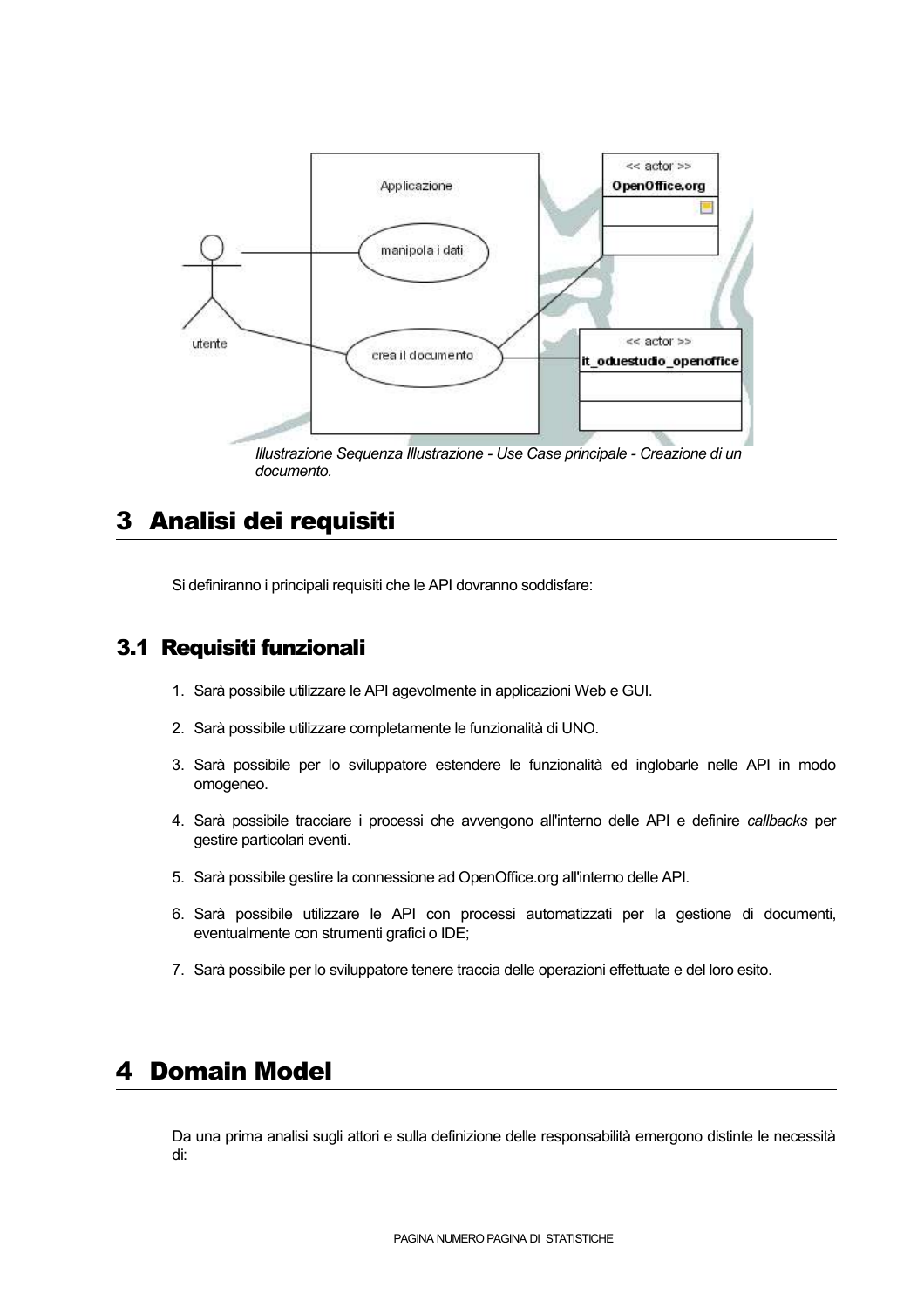- definire una singola unità di lavoro, o **operazione**, assieme alle capacità di eseguire l'operazione stessa – oggetto **OODocumentOperation;**
- rappresentare l'oggetto della operazione e le sue caratteristiche oggetto **OODocument;**
- creare i documenti in modalità uniforme e possibilmente automatizzata (per operazioni ripetitive) oggetto **OODocumentManager**;
- rappresentare agevolmente le proprietà di una operazione su un documento oggetto **OODocumentProperties**.



*Illustrazione Sequenza Illustrazione - Domain model principale.*

L'oggetto OODocumentManager è allo stesso tempo un *factory ed un facade* verso lo sviluppatore, fornendo quindi un agevole accesso alle funzionalità delle API. Inoltre è progettato in modo da potere essere agevolmente utilizzato in ambiti diversi mediante subclassing,

L'utilizzo di tali pattern è giustificato dalla necessità di soddisfare i requisiti 1,3,4,6,7.

E' particolarmente cruciale in questo senso il requisito 3 (estensibilità): lo sviluppatore non si dovrà occupare di come l'operazione verrà recuperata, né di inizializzarla propriamente. Inoltre, come vedremo, questo approccio risulta particolarmente utile per la gestione degli eventie del logging

# 5 Sequence Diagrams

La sequenza tipica delle operazioni da eseguire per eseguire una operazione sarà generalmente la seguente:

- creazione di un oggetto OODocument e popolazione delle relative proprietà;
- creazione dell'operazione;
- popolazione delle proprietà dell'operazione;
- esecuzione dell'operazione.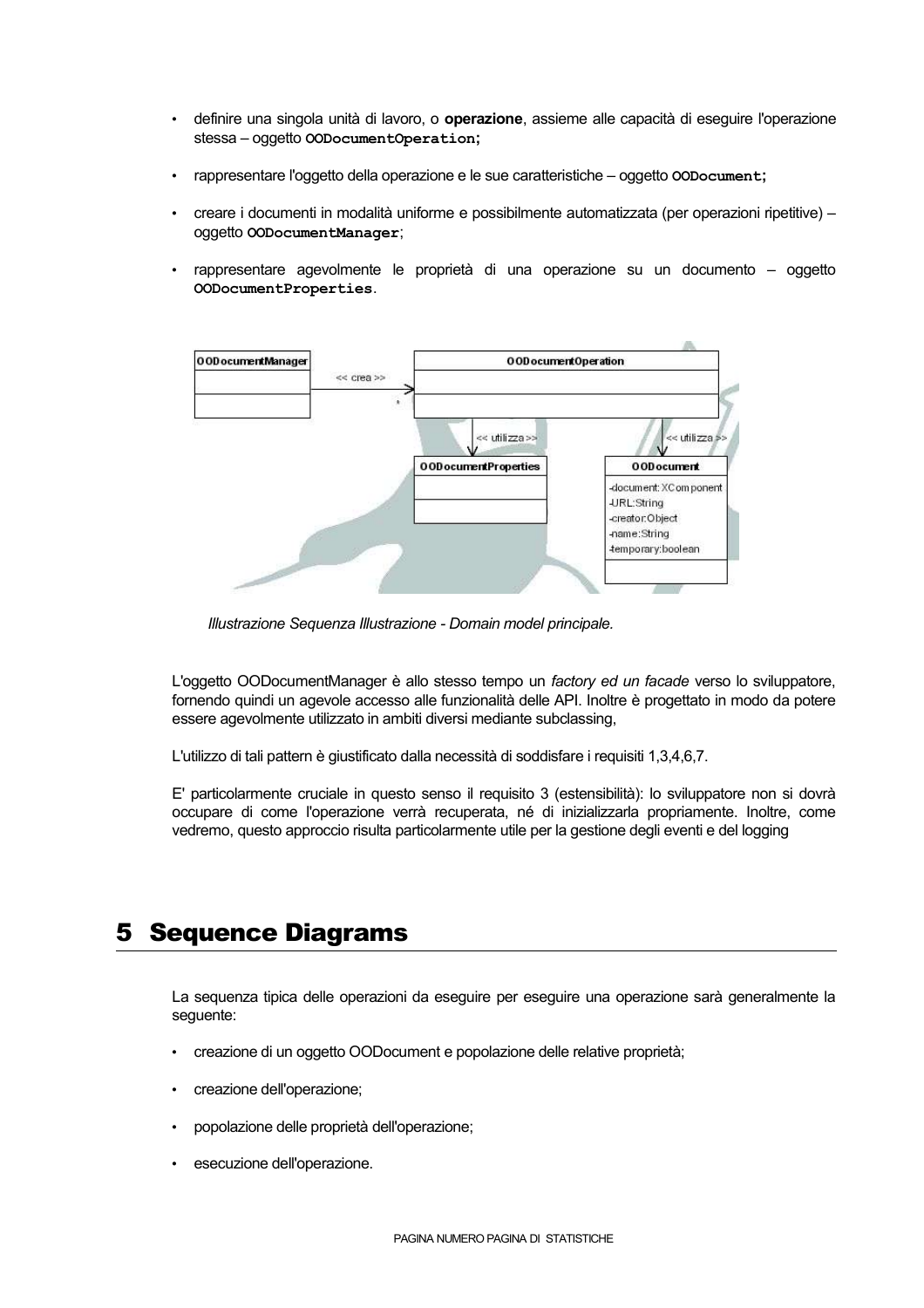

*Illustrazione Sequenza Illustrazione - Sequence Diagram dell'utilizzodi una operazione*

Per chiarezza, si allega una parte del codice che si vorrà realizzare dal lato utente:

```
OODocument odoc = new OODocument();
oodoc.setName("test");
OOTemplateLoader gen = (OOTemplateLoader) wm.createOperation
(OOTemplateLoader.class);
OODocumentOperationProperties oodop = new OODocumentOperationProperties
();
oodop.put(OOTemplateLoader.LOAD_URL, config.get
(OODocumentManager.TEMPLATE_FOLDER) + "template.sxw");
gen.execute(oodoc, oodop);
```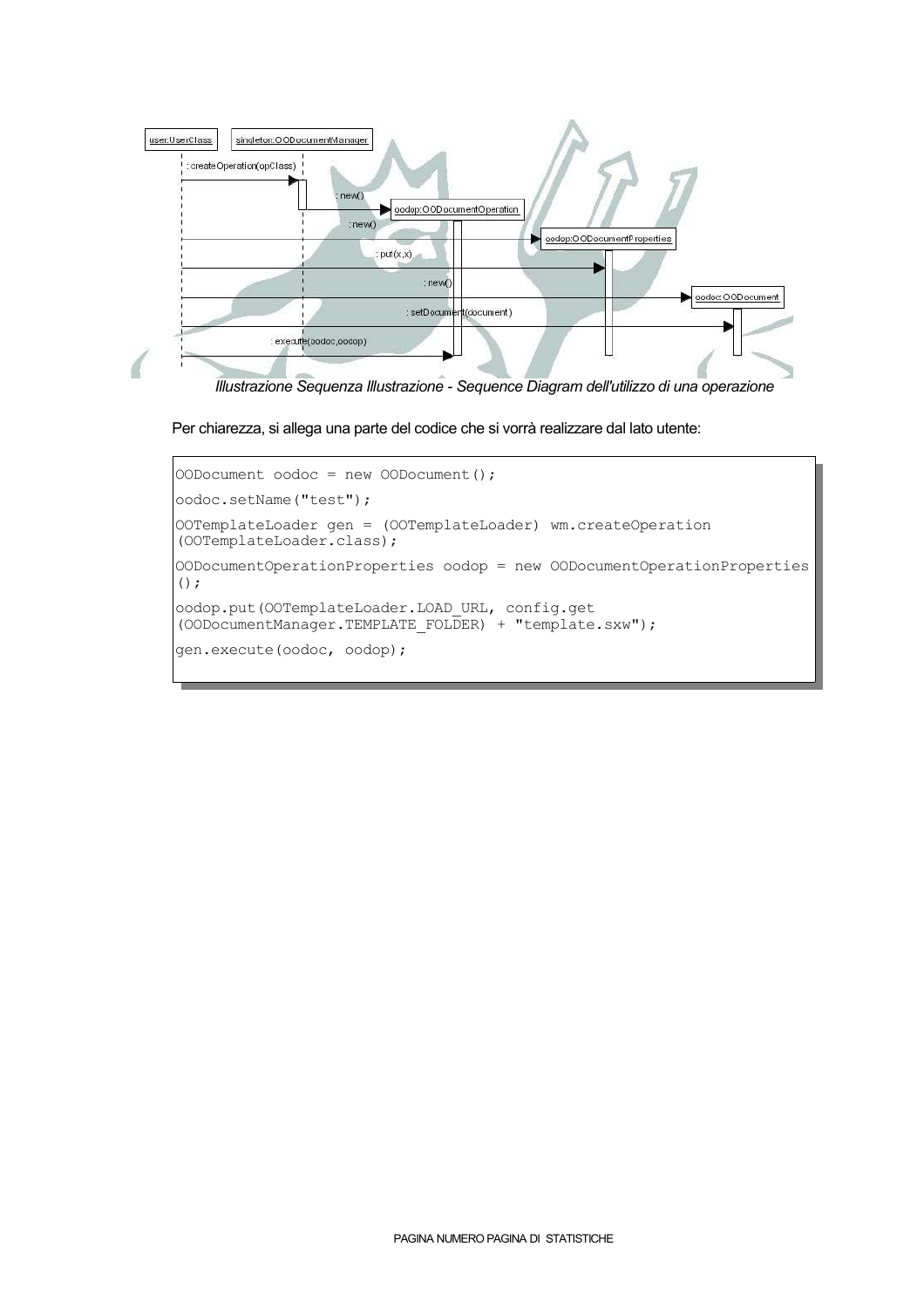# 6 Class Diagrams



*Illustrazione Sequenza Illustrazione - class diagram principale*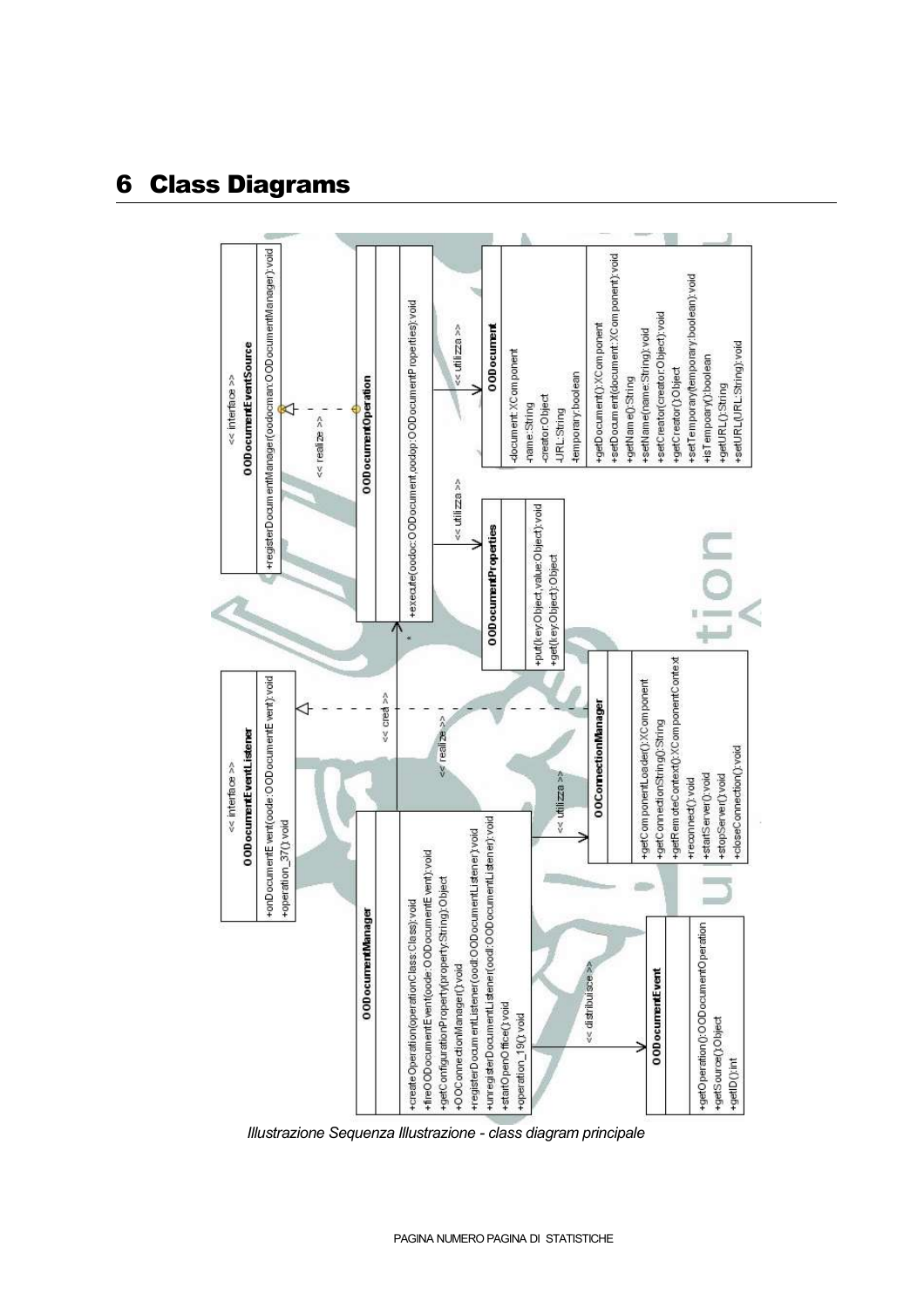# 7.1 Pipelines: Generatori, Trasformatori, Serializzatori

Il processo di manipolazione di un documento generalmente si compone di tre fasi:

- **Generazione**: si potrà utilizzare un documento vuoto, un documento precedentemente formattato appositamente che funge da *template*, oppure un documento residente sul filesystem. Saranno ammessi tutti i formati gestiti da OpenOffice.org;
- **Trasformazione**: il processo di manipolazione vero e proprio, consistente in una serie di operazioni svolte secondo una determinata sequenza;
- **Serializzazione**: si potrà salvare il documento prodotto in tutti i formati di OpenOffice.org, avvalendosi delle sue ottime funzionalità di conversione di formato.

La suddivisione in queste tre tipologie permetterà ai sottosistemi ed all'utente un maggiore controllo ed un disaccoppiamento più marcato tra le classi. Ad esempio, il sistema di eventi discriminerà il tipo sulla base di queste tre categorie.

Ogni operazione sarà contraddistinta dalle proprietà che ammette, le quali dovranno essere specificate e controllate a runtime. In questo modo sarà possibile riutilizzare lo stesso oggetto OODocumentProperties per più operazioni, anche differenti tra loro, ottimizzando risorse e tempo macchina.

Al momento sono disponibili le seguenti operazioni:

### **OOTemplateLoader**

**Tipologia**: generatore

**Descrizione**: Carica un documento come template.

#### **Proprietà**

| ' Nome              | Tipo   | Descrizione                                  |
|---------------------|--------|----------------------------------------------|
| URL:<br><b>LOAD</b> | String | percorso assoluto del documento da caricare. |

#### **OOBookmarkReplacer**

**Tipologia**: trasformatore

**Descrizione**: inserisce nei bookmarks (segnalibri, nella traduzione italiana di OpenOffice.org) presenti nel documento con i campi specificati. Il bookmark è una 'ancora' e ha la caratteristica di avere un nome univoco all'interno del documento.

#### **Proprietà**

| Nome             | 「ipo               | Descrizione                                      |
|------------------|--------------------|--------------------------------------------------|
| <b>BOOKMARKS</b> | <b>OOBookmarks</b> | Dizionario (chiave-valore) dei campi da inserire |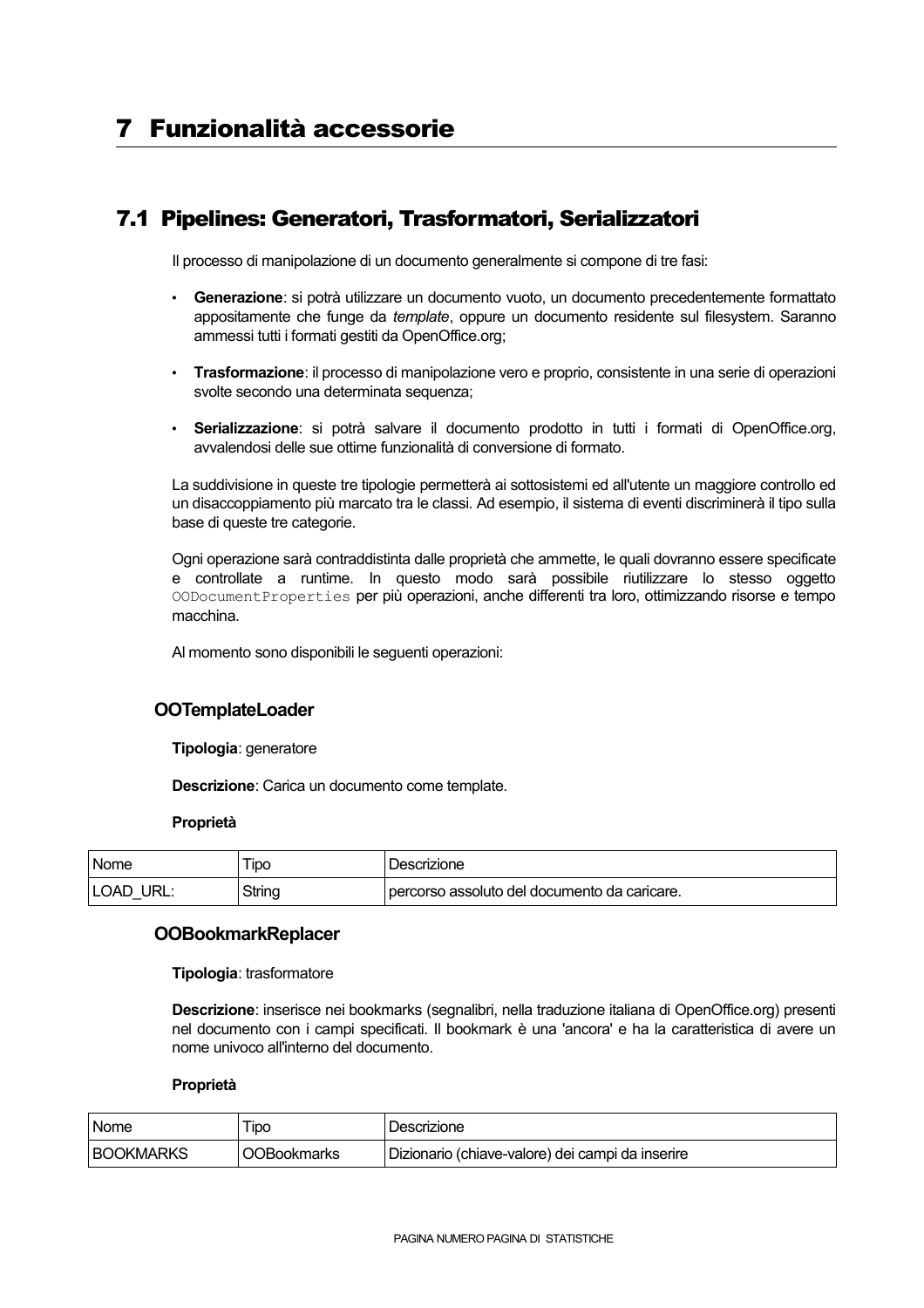### **OODocumentInserter**

#### **Tipologia**: trasformatore

**Descrizione**: inserisce il documento nel bookmark specificato. Se accoppiato ad altre operazioni, fornisce l'equivalente della funzionalità di 'copia ed incolla', non implementata al momento.

#### **Proprietà**

| <b>Nome</b>          | Tipo   | Descrizione                                                |
|----------------------|--------|------------------------------------------------------------|
| SOURCE DOCUMENT      | String | Percorso assoluto nel filesystem del documento da inserire |
| <b>BOOKMARK NAME</b> | String | Bookmark indicante il punto in cui inserire                |

### **OOSpreadSheetCellReplacer**

**Tipologia**: trasformatore

**Descrizione**: inserisce nelle celle di un foglio di calcolo i valori indicati.

#### **Proprietà**

| <b>Nome</b>             | Tipo           | Descrizione                                                               |
|-------------------------|----------------|---------------------------------------------------------------------------|
| <b>SPREADSHEET NAME</b> | String         | Nome del foglio di calcolo all'interno del documento                      |
| TABLE CONTENT           | <b>OOTable</b> | Tabella delle celle. Se il valore in una cella non è nullo lo sostituisce |

### **OOTableGenerator**

**Tipologia**: trasformatore

**Descrizione**: inserisce in una tabella il contenuto specificato.

#### **Proprietà**

| Nome                  | Tipo    | Descrizione                                      |
|-----------------------|---------|--------------------------------------------------|
| <b>TABLE NAME</b>     | String  | Nome della tabella                               |
| <b>ITABLE CONTENT</b> | OOTable | Contenuto della tabella                          |
| TABLE ROW START INDEX | Integer | La riga da cui iniziare ad inserire il contenuto |

### **OOTableHeaderGenerator**

**Tipologia**: trasformatore

**Descrizione**: inserisce in un bookmark una tabella vuota

#### **Proprietà**

| Nome                 | Tipo            | Descrizione                     |
|----------------------|-----------------|---------------------------------|
| TABLE NAME           | String          | Nome della tabella              |
| <b>TABLE HEADERS</b> | <b>String[]</b> | Nomi degli headers              |
| <b>ROWS</b>          | Integer         | Numero di righe della tabella   |
| <b>COLS</b>          | Integer         | Numero di colonne della tabella |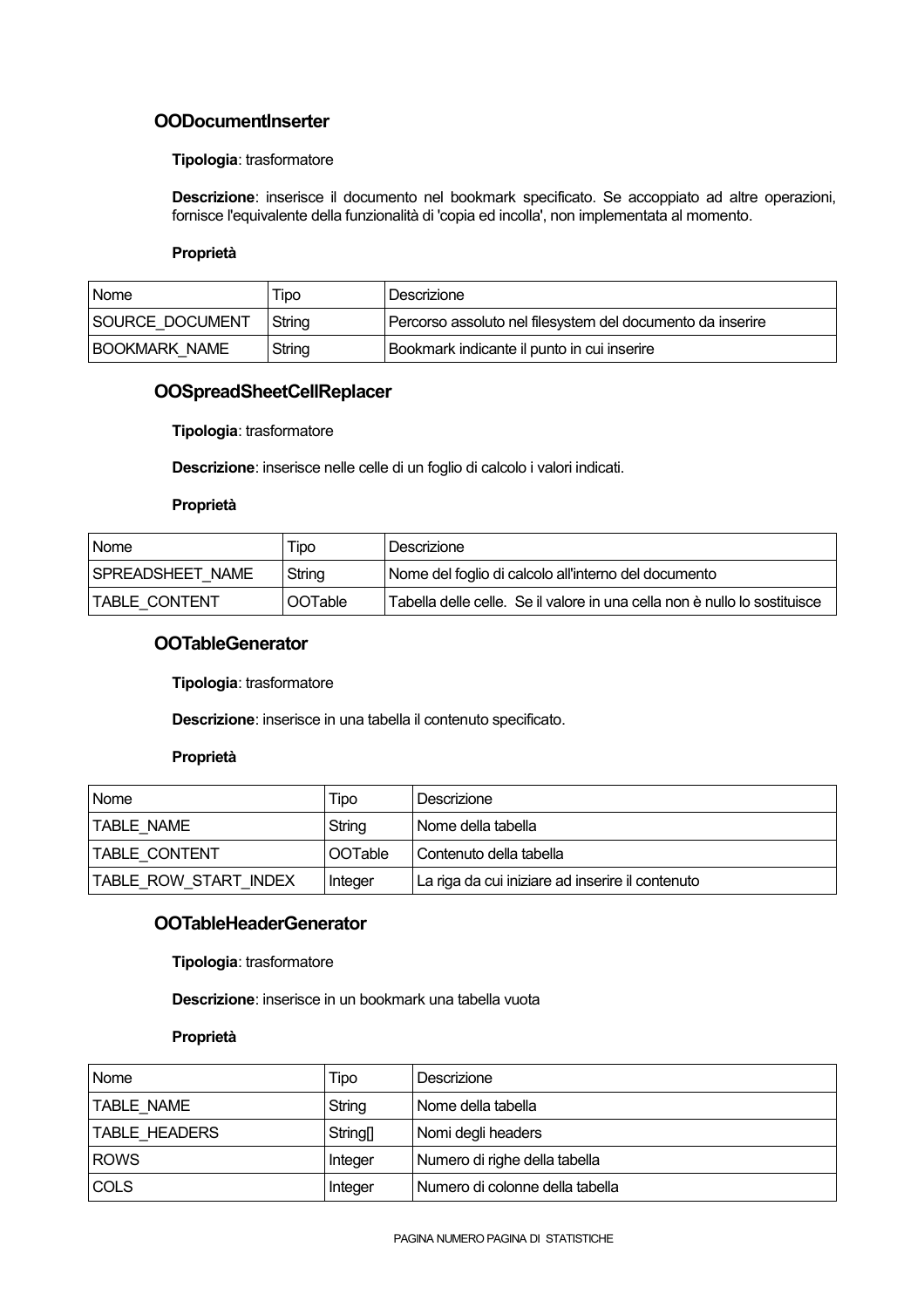| Nome                 | Tipo   | Descrizione                         |
|----------------------|--------|-------------------------------------|
| <b>BOOKMARK NAME</b> | String | ' Punto nel quale creare la tabella |

### **OOTableHeaderGenerator**

**Tipologia**: trasformatore

**Descrizione**: inserisce in un bookmark una tabella vuota

#### **Proprietà**

| Nome                 | Tipo            | Descrizione                       |
|----------------------|-----------------|-----------------------------------|
| TABLE NAME           | String          | Nome della tabella                |
| TABLE HEADERS        | <b>String[]</b> | Nomi degli headers                |
| <b>ROWS</b>          | Integer         | Numero di righe della tabella     |
| <b>COLS</b>          | Integer         | Numero di colonne della tabella   |
| <b>BOOKMARK NAME</b> | String          | Punto nel quale creare la tabella |
| TABLE CONTENT        | <b>OOTable</b>  | Il contenuto della tabella        |

### **OOTextFieldReplacer**

#### **Tipologia**: trasformatore

**Descrizione**: sostituisce i textfields (campi di testo nella versione italiana) con i valori imposti. I textfields hanno la caratteristica di comparire in diversi punti con lo stesso nome.

#### **Proprietà**

| Nome                 | Tipo                        | Descrizione                       |
|----------------------|-----------------------------|-----------------------------------|
| <b>TABLE NAME</b>    | String                      | Nome della tabella                |
| TABLE HEADERS        | <b>String</b> <sub>[]</sub> | Nomi degli headers                |
| <b>ROWS</b>          | Integer                     | Numero di righe della tabella     |
| <b>COLS</b>          | Integer                     | Numero di colonne della tabella   |
| <b>BOOKMARK NAME</b> | String                      | Punto nel quale creare la tabella |

### **OOCalcPDFSerializer**

**Tipologia**: serializzatore

**Descrizione**: salva il foglio di calcolo come PDF

#### **Proprietà**

| <b>Nome</b>             | IDC    | Descrizione                                |
|-------------------------|--------|--------------------------------------------|
| <b>DESTINATION FILE</b> | String | Percorso assoluto del documento da salvare |

### **OOPDFSerializer**

**Tipologia**: serializzatore

**Descrizione**: salva il documento come PDF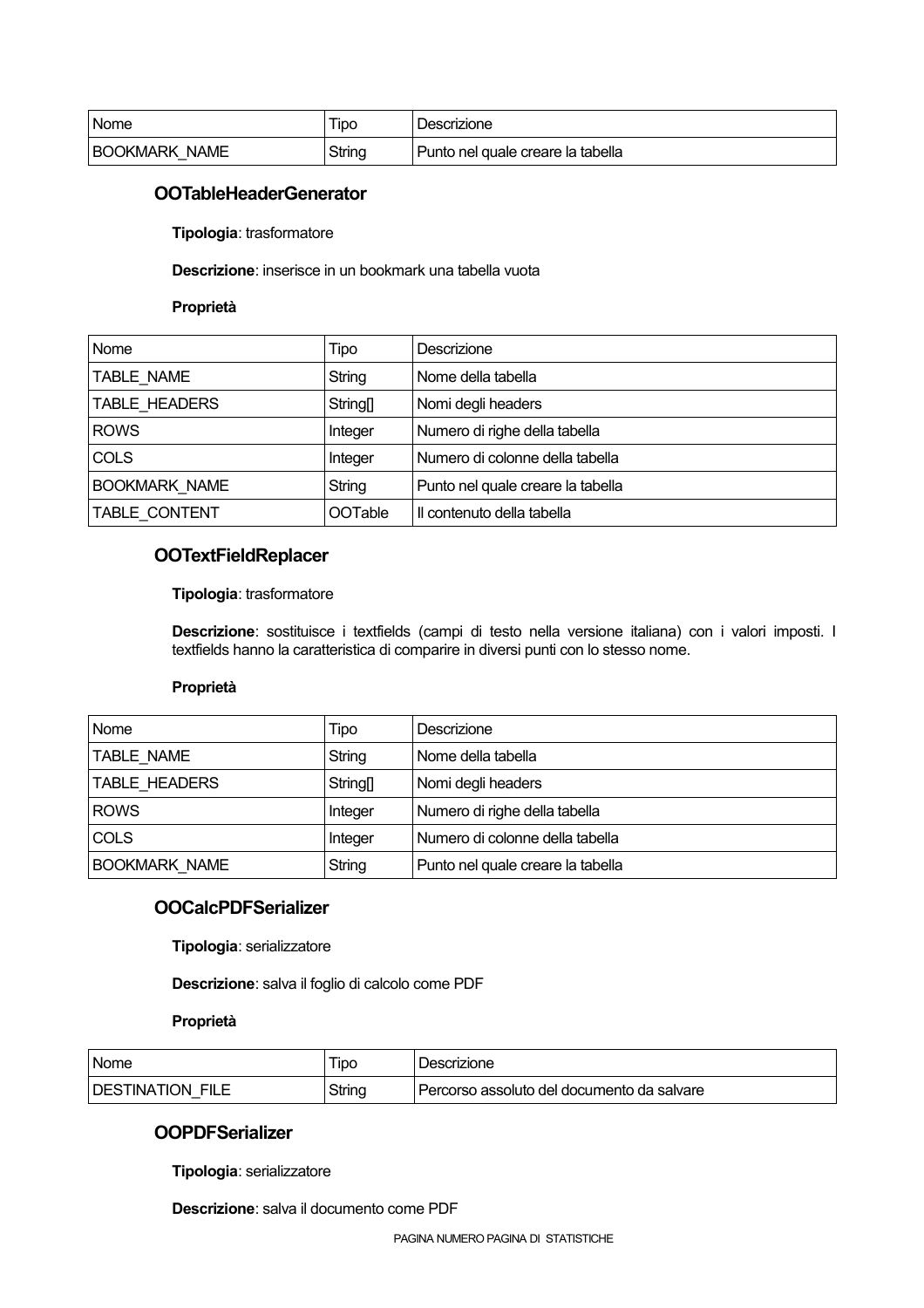#### **Proprietà**

| Nome             | l ipo  | Descrizione                                  |
|------------------|--------|----------------------------------------------|
| DESTINATION FILE | String | l Percorso assoluto del documento da salvare |

#### **OOSpreadSheetExcelSerializer**

**Tipologia**: serializzatore

**Descrizione**: salva il foglio di calcolo come foglio di Excel (.xls)

#### **Proprietà**

| Nome             | <b>IDO</b> | Descrizione                                |
|------------------|------------|--------------------------------------------|
| DESTINATION FILE | String     | Percorso assoluto del documento da salvare |

### **OOWriterPDFSerializer**

**Tipologia**: serializzatore

**Descrizione:** salva il documento come PDF

### **Proprietà**

| <b>Nome</b>      | ipc    | Descrizione                                |
|------------------|--------|--------------------------------------------|
| DESTINATION FILE | String | Percorso assoluto del documento da salvare |

#### **OOWriterSXWSerializer**

**Tipologia**: serializzatore

**Descrizione**: salva il documento come documento di OpenOffice.org

#### **Proprietà**

| <b>Nome</b>      | ipo    | Descrizione                                |
|------------------|--------|--------------------------------------------|
| DESTINATION FILE | String | Percorso assoluto del documento da salvare |

### 7.2 Macro

Per agevolare ulteriormente lo sviluppatore, sono state previste alcune macro. L'obiettivo di queste classi è di richiamare automaticamente una serie di operazioni con un metodo unico.

Le specifiche di creazione e di utilizzo di queste classi è libero e lasciato allo sviluppatore. Per l'utilizzo si faccia riferimento alla documentazione in formato javadoc delle API.

### **BookmarkReplacer**

Carica un documento, vi sostituisce i bookmarks, quindi lo salva col nome specificato.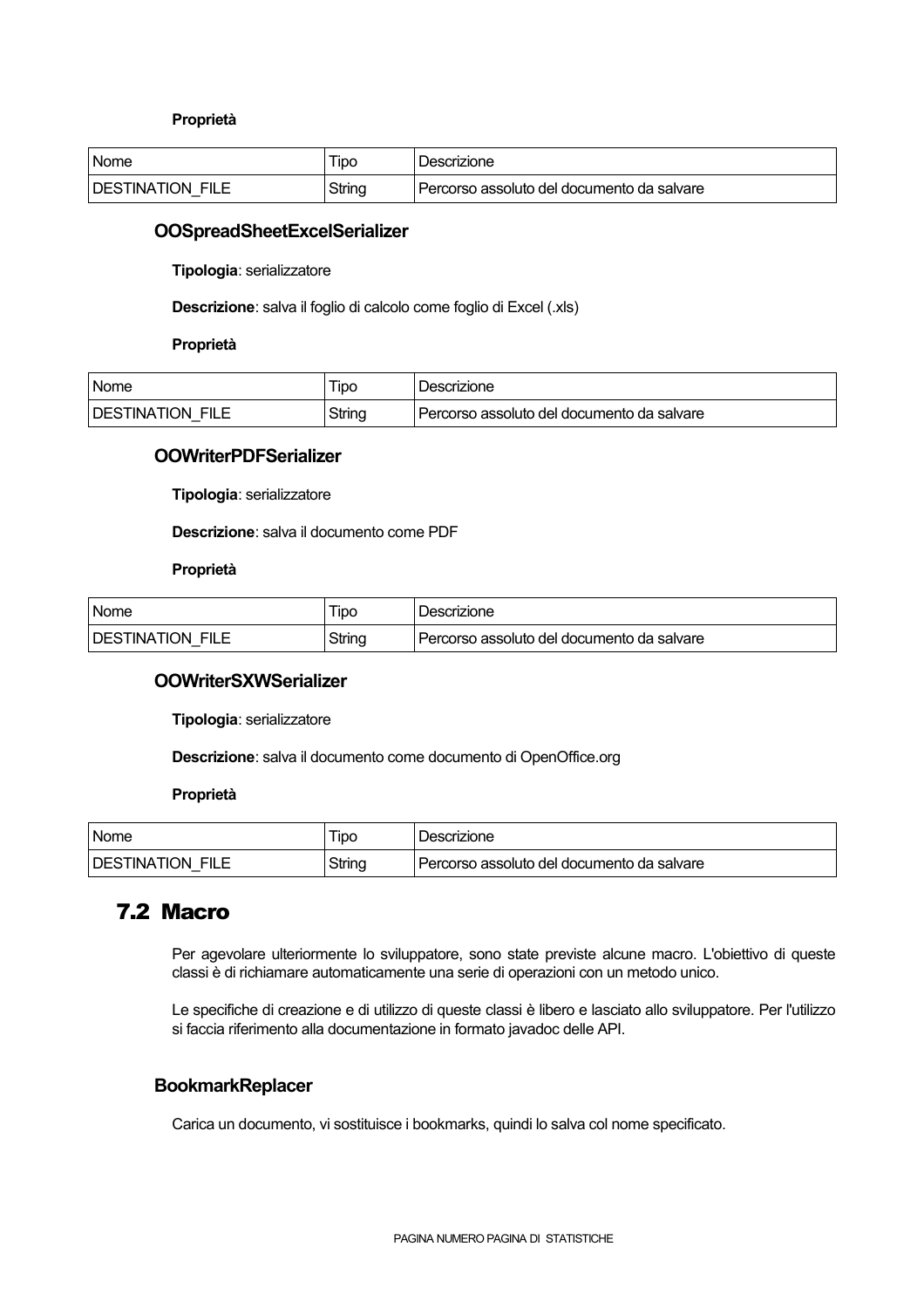### **DocumentInsertion**

Carica un documento, ve ne inserisce un altro nel bookmark selezionato e lo salva.

#### **TableProducer**

Carica un documento, vi crea una tabella con l'operazione OOTableProducer e lo salva.

### **TextFieldReplacer**

Carica un documento, vi sostituisce i textfields, quindi lo salva col nome specificato.

## 7.3 Gestione Eventi

L'oggetto OODocumentManager incorpora le funzionalità di gestione degli eventi. L'implementazione segue la classica metodologia di gestione degli eventi di java: un oggetto che vuole registrarsi come ascoltatore deve implementare l'iterfaccia OODocumentListener e chiamare il metodo registerDocumentListener() sull'oggetto OODocumentManager. Questo, ogniqualvolta verrà richiamato il metodo fireOODocumentEvent(), richiamerà il metodo onDocumentEvent() sui listener registrati, in modo asincrono e sequenziale, nel thread di esecuzione del metodo fireOODocumentEvent().

L'implementazione delle operazioni attraverso subclassing permette di generare automaticamente due eventi, uno prima dell'esecuzione ed uno dopo l'esecuzione dell'operazione stessa.

Ad esempio, nel caso venisse eseguita l'operazione OOTemplateLoader, sarà lanciato un evento di tipo PRE\_DOCUMENT\_GENERATED prima dell'esecuzione e un evento di tipo POST\_DOCUMENT\_GENERATED dopo, anche nel caso che l'operazione non abbia avuto esito positivo.

# 7.4 Logging

L'intera API è realizzata utilizzando il framework di logging Log4j. Si veda la documentazione di log4j, reperibile da http://jakarta.apache.org per una approfondita discussione sull'utilizzo.

## 7.5 Gestione delle eccezioni

Per quanto riguarda la gestione delle eccezioniè stato necessario tenere conto delle possibili eccezioni che UNO può generare. Data la sua vastità si è preferito utilizzare il principo della trasparenza, rilanciando cioè le eccezioni generate per poterle manipolare dall'utente. Le eccezioni sono solitamente di tipo Throwable, data la possibilità di errori a runtime di UNO; le operazioni lanciano quindi non solo Exception, ma Throwable.

## 7.6 Utilizzo in ambiente Web - OOWebDocumentManager

Tale classe è pensata per l'utilizzo in una applicazione web. Estende la classe OODocumentManager, ed è pensata per essere inserita nella sessione utente per potere essere richiamata agevolmente, implementando alcune funzionalità specifiche.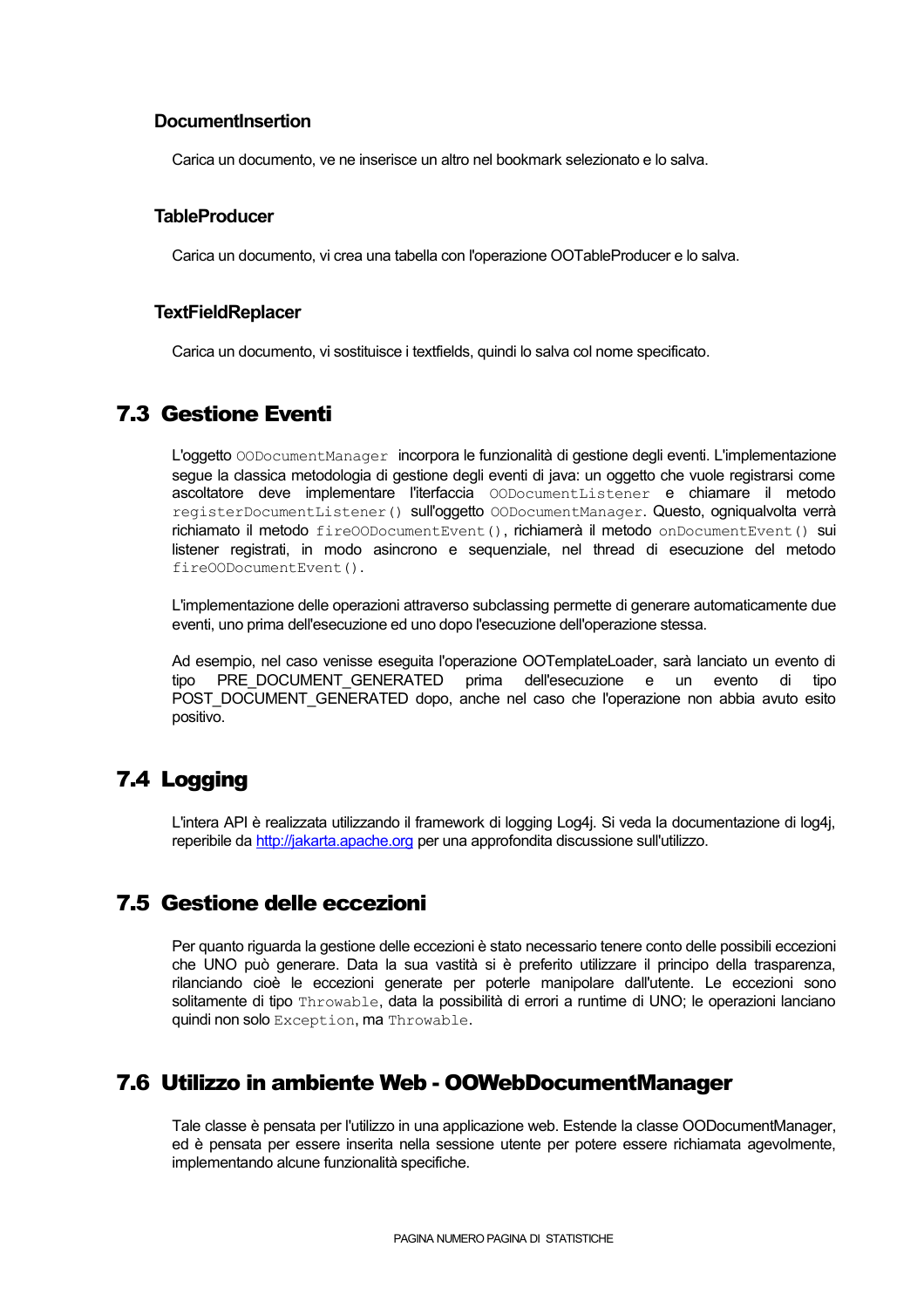La classe fornisce metodi per aggiungere documenti prodotti dall'utente in una lista interna durante la durata della sessione. Il comportamento di default è di inserire tutti i documenti che non sono temporanei che vengono serializzati. In questo modo l'applicazione potrà mostrare in qualsiasi momento l'intera reportistica generata.

L'oggetto implementa inoltre l'interfaccia HttpSessionBindingListener, che permette all'application server di notificare la classe dell'uscita dell'utente dall'applicazione. Quando tale evento si verifica, vengono eliminati tutti i documenti prodotti nel corso della sessione.

## 7.7 Utilizzo in ambiente GUI – OOGuiDocumentManager

Nel caso si debba utilizzare le API in una applicazione dotata di interfaccia grafica, l'unico problema che si pone è quello di potere renderne disponibili le funzionalità in ogni punto. Si è reso necessario quindi utilizzare una classe wrapper che, mediante il pattern singleton, implementasse questo requisito.

# 8 Organizzazione dei packages

| Nome package                          | <b>Descrizione</b>                                                                                                        |
|---------------------------------------|---------------------------------------------------------------------------------------------------------------------------|
| it.oduestudio.openoffice              | Fornisce le funzionalità basilari: gestione operazioni,<br>connessione ad OpenOffice.org, gestione eventi ed<br>eccezioni |
| it.oduestudio.openoffice.generators   | Contiene la definizione e le implementazioni delle<br>operazioni di creazione documenti                                   |
| it.oduestudio.openoffice.transformers | Contiene la definizione e le implementazioni delle<br>operazioni di modifica documenti                                    |
| it.oduestudio.openoffice.serializers  | Contiene la definizione e le implementazioni delle<br>operazioni di salvataggio documenti                                 |
| it.oduestudio.openoffice.utils        | Fornisce funzionalità accessorie e classi di appoggio                                                                     |
| it.oduestudio.openoffice.gui          | Contiene le classi necessarie all'utilizzo in ambiente GUI                                                                |
| it.oduestudio.openoffice.web          | Contiene le classi necessarie all'utilizzo in ambiente Web                                                                |

Sidefiniscono i seguenti packages, in base alleresponsabilità che questi dovranno tenere:

# 9 Esempi di utilizzo

## 9.1 Inizializzazione e connessione ad openoffice

La connessione ad OpenOffice.org viene effettuata automaticamente durante la istanziazione dell'oggetto OODocumentManager e può eventualmente essere richiamata con il metodo OODocumentManager.getConnectionManager().init().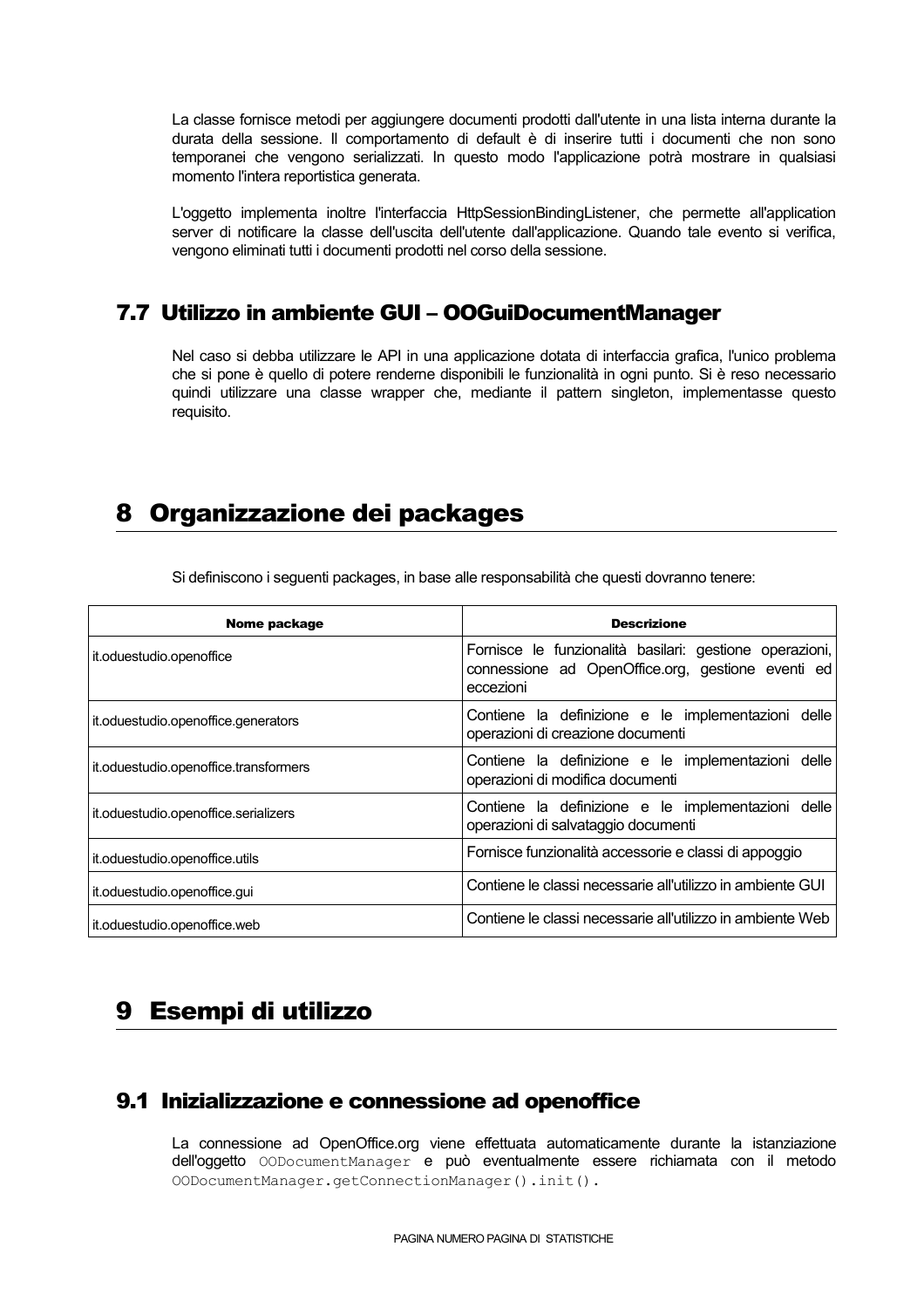```
Properties config = new Properties();
config.load(getClass().getResourceAsStream("/openoffice.properties"));
config.load(getClass().getResourceAsStream("/log4j.properties"));
OODocumentManager wm = new OODocumentManager(config);
```
## 9.2 Sostituzione di bookmarks

```
OODocument oodoc = new OODocument();
[...]
OOBookmarks htBmk = new OOBookmarks();
htBmk.put("bookmark","hello, world!");
[...]
OOBookmarkReplacer transformer = (OOBookmarkReplacer)
oodc.createOperation(OOBookmarkReplacer.class);
OODocumentOperationProperties oodop = new OODocumentOperationProperties
();
oodop.put(OOBookmarkReplacer.BOOKMARKS, htBmk);
transformer.execute(oodoc, oodop);
```
# 9.3 Manipolazione di tabelle

```
OODocument oodoc = new OODocument();
[...]
OOTableGenerator tablegen = (OOTableGenerator) wm.createOperation
(OOTableGenerator.class);
OODocumentOperationProperties oodop = new OODocumentOperationProperties
();
oodop.put(OOTableGenerator.TABLE_NAME, "tabella");
OOTable ooTable = new OOTable(1, 1);
ooTable.insertItemAt("Hello, World!", 0, 0);
oodop.put(OOTableGenerator.TABLE_CONTENT, ooTable);
oodop.put(OOTableGenerator.TABLE_ROW_START_INDEX, new Integer(1));
tablegen.execute(oodoc, oodop);
```